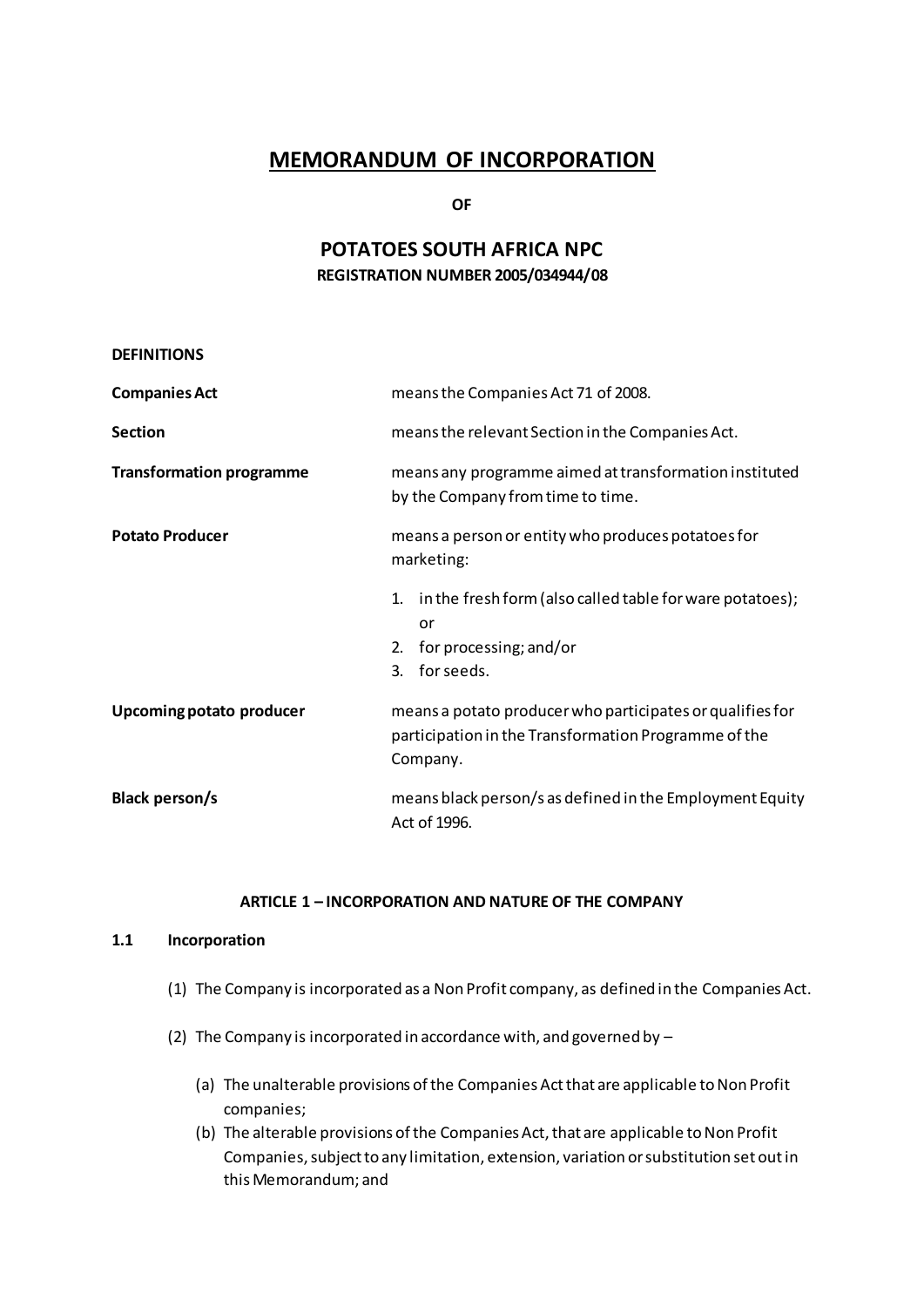- (c) The provisions of this Memorandum of Incorporation.
- (3) The translated name of the Company is Aartappels Suid-Afrika.

## **1.2 Objects and Powers of the Company**

- (1) The Object of the Company is to serve the interest of the Potato Industry in South Africa and includes, but is not limited to:
	- (a) To achieve for the potato producer the best possible economic and social position in the South African economy by objectively serving as the link between the organisation (producers, their leaders and organization) and all bodies (authorities as well as private) exerting and influence on the potato industry;
	- (b) To serve as the mouthpiece of the South African potato producers;
	- (c) To participate in decision-making and other processes affecting the interest of the potato industry;
	- (d) To ensure by joint conduct the establishment of the necessary facilities and services for the potato industry and to organize the industry and to create the required types of services towards this end;
	- (e) To identity potential black potato producers and to encourage and assist such persons to enter the potato industry;
	- (f) To instigate transformation programmes for the benefit of the potato industry including, but not limited to, upcoming potato producers;
	- (g) to recognise the interest of Black potato producers (including Black upcoming potato producers) by providing for such potato producers' interest on the Board of Directors of this Company;
	- (h) to develop and promote solidarity and a spirit of co-operation and belonging amongst all interested parties in the potato industry;
	- (i) to strive towards the effective production and marketing of potatoes in South Africa;
	- (j) to limit any business activity or services to matters and services which promote the potato industry of South Africa;
	- (k) to structure any business activity or service in such a manner that financial interests and results are transparent and are made available to all interested parties independent of this Company;
	- (l) to convey the co-ordinated opinion of the potato producers to the Government or other authorities or other non-governmental organizations and to co-operate with them in all matters affecting the well-being of the potato industry, the solving of problems and to effect the required legislation;
	- (m) to strive for the systematic development of an environment friendly outlook of the potato industry, including, *inter alia,* the preservation of the soil and water resources, the maintenance and improvement of the fertility of the land and improvement of production and marketing methods;
	- (n) to establish, promote and maintain optimum understanding between the potato producers and other interest groups in the potato industry; and
	- (o) to deal with potato producersstrictly on their merits and never from a party political point of view in the pursuit of the stated objects.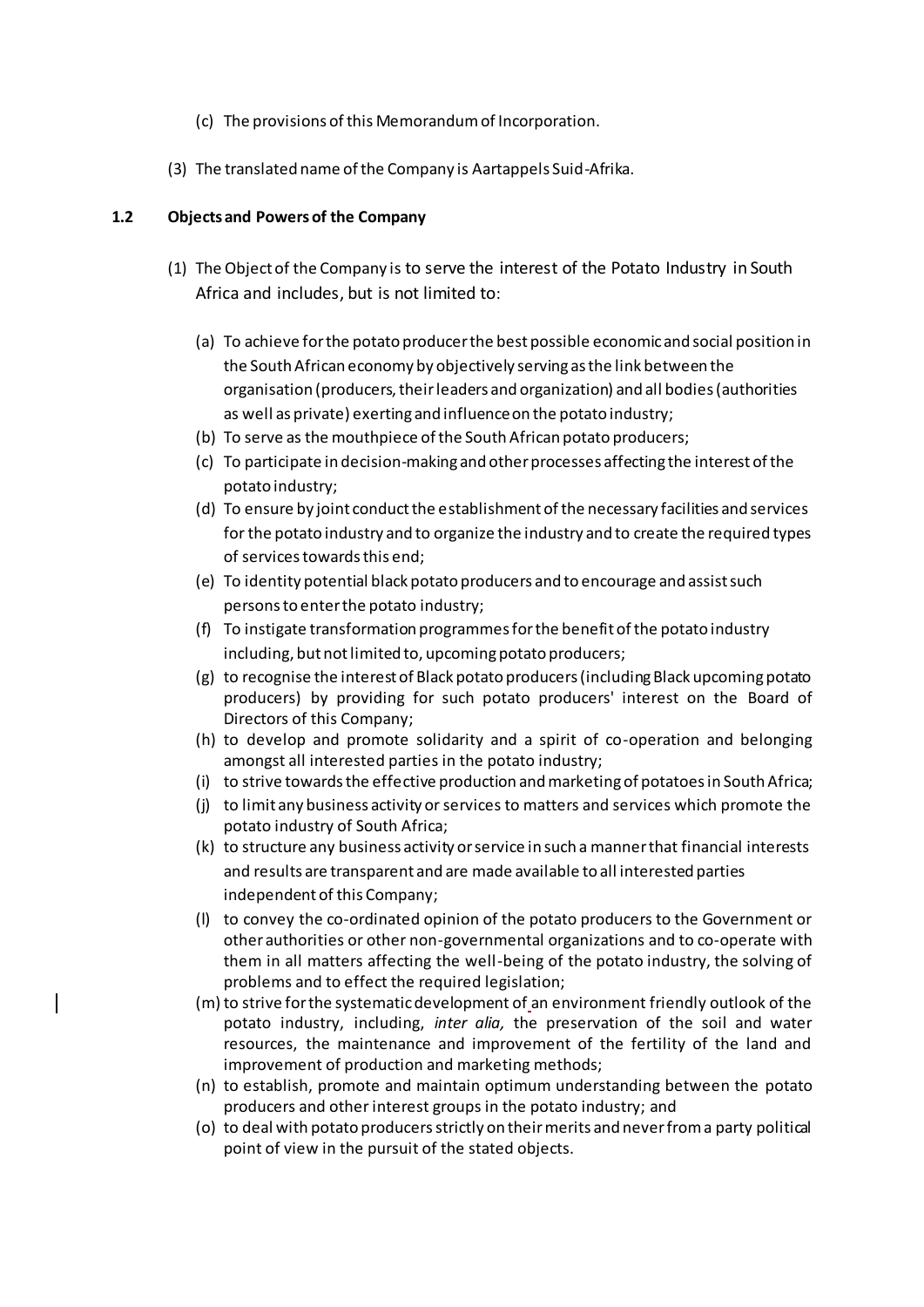- (2) The Powers of the Company are not subject to any restriction, limitation or qualification, as contemplated in section 19(1)(b)(ii).
- (3) The Company is not subject to any provisions contemplated in section  $15(2)(b)$  or (c).
- (4) Upon dissolution of the Company, its net assets must be handed over to another association, company or organization being a participant in organised agriculture with objects similar to those of this Company as determined by the Directors of this Company or, failing such appointment, by the Court.

## **1.3 Memorandum of Incorporation and Company rules**

- (1) This Memorandum of Incorporation of the Company may be altered or amended only in the manner set out in section  $16(3)(a)$ ; 17 or  $152(6)(b)$ .
- (2) The authority of the Company's Board of Directors to make rules for the Company, as contemplated in section 15(3) to (5) is not limited or restricted in any manner by this Memorandum of Incorporation.
- (3) The Board must publish any rules made in terms of section 15(3) to (5) by delivering a copy of those rules to each director by way of registered post or electronic mail.
- (4) The Company must publish a notice of any alteration of the Memorandum of Incorporation or the Rules, made in terms of section 17(1) by delivering a copy of those rules to each director by registered ordinary mail or via electronic mail.

#### **1.4 Enhanced accountability and transparency**

This Company elects, in terms of section 34(2), to comply voluntarily with the provisions of Parts A and C of Chapter 3 of the Companies Act.

#### **1.5 Company not to have members**

As contemplated in Item 4(1) of Schedule 1 of the Companies Act, the Company has no members.

## **Article 2 – Directors and Officers**

## **2.1 Composition of the Board of Directors**

- (1) The Board of Directors of the Company comprises of at least fourteen directors, each of whom
	- (a) is to be appointed by the Potato Producers Organization; and
	- (b) serves an indefinite term until substituted by the Potato Producers Organisation.
- (2) In addition to be appointed directors there are no *ex officio* directors of the company, as contemplated in section 66(4).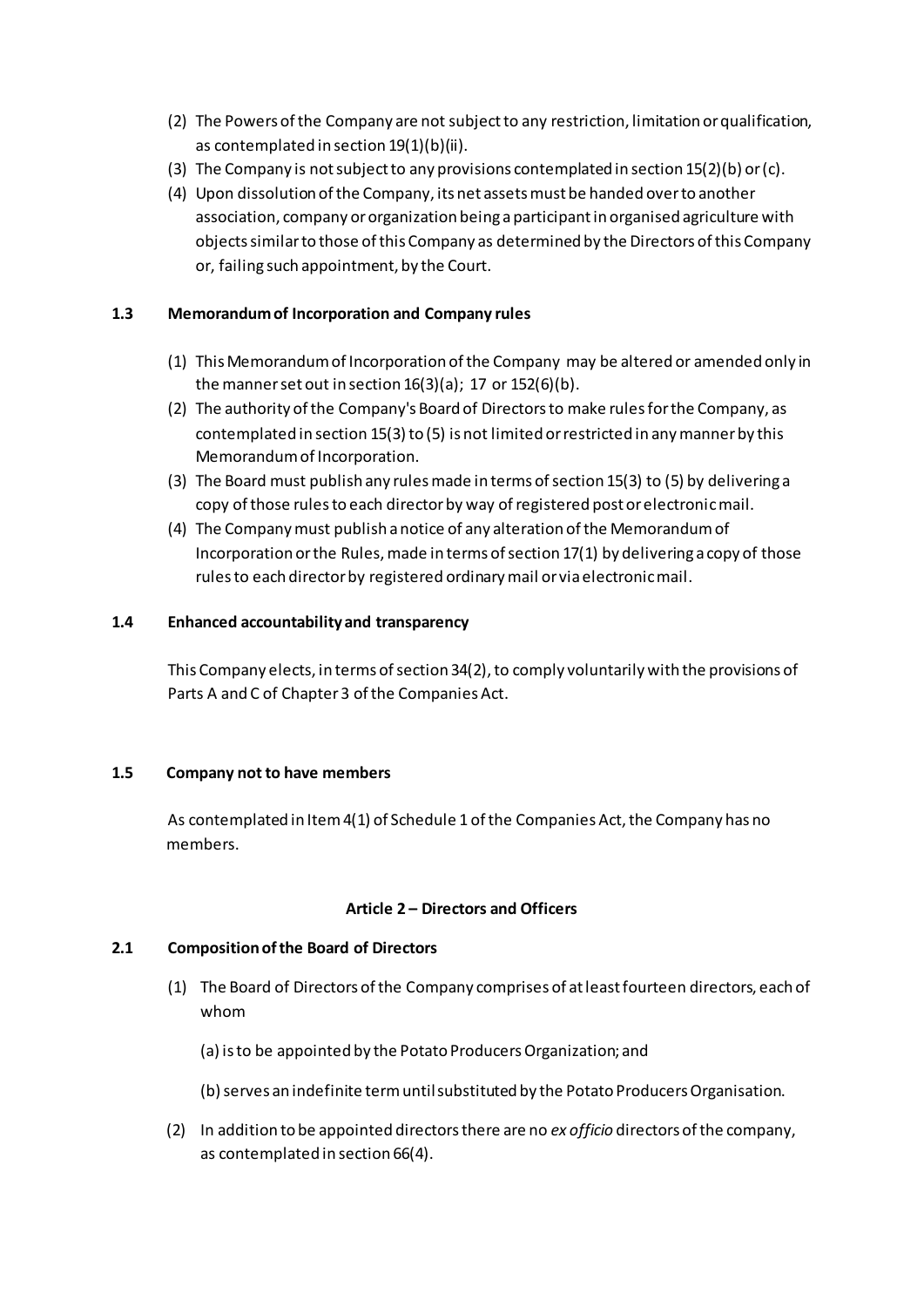(3) In addition to satisfying the qualification and eligibility requirements set out in section 69, to become or remain a director of the Company, a person need not satisfy any further eligibility requirements or qualifications.

## **2.2 Authority of the Board of Directors**

The authority of the Company's Board of Directors to manage and direct the business and affairs of the Company, as set out in section 66(1) is not limited or restricted by this Memorandum of Incorporation.

## **2.3 Board of Directors meetings**

- (1) The authority of the Company's Board of Directors to consider a matter other than at a meeting, as set out in section 74 is not limited or restricted by this Memorandum of Incorporation.
- (2) The right of the Company's Directors to requisition a meeting of the Board, as set out in section 73(1), may be exercised by at least 25% of the directors, if the board has 12 or more members, or by 2 (two) directors, in any other case, as provided in that section.
- (3) The authority of the Company's Board of Directors to conduct a meeting entirely by electronic communication, or to provide for participation in a meeting by electronic communication, as set out in section 73(3) is not limited or restricted by this Memorandum of Incorporation.
- (4) The authority of the Company's Board of Directors to determine the manner and form of providing notice of its meetings, as set out in section 73(4) is not limited or restricted by this Memorandum of Incorporation.
- (5) The authority of the Company's Board of Directors to proceed with a meeting despite a failure or defect in giving notice of the meeting, as set out in section 73(5) is not limited or restricted by this Memorandum of Incorporation.
- (6) The quorum requirements for a Directors' meeting to begin, the voting rights at such a meeting, and the requirements for approval of a resolution at such a meeting, are as set out in section 73(5).

## **2.4 Indemnification of Directors**

- (1) The authority of the Company's Board of Directors to advance expenses to a director, or indemnify a director, in respect of the defence or legal proceedings, as set out in section 78(4) is not limited or restricted by this Memorandum of Incorporation.
- (2) The authority of the Company's Board of Directors to indemnify a director in respect of liability, as set out in section 78(5) is not limited or restricted by this Memorandum of Incorporation.